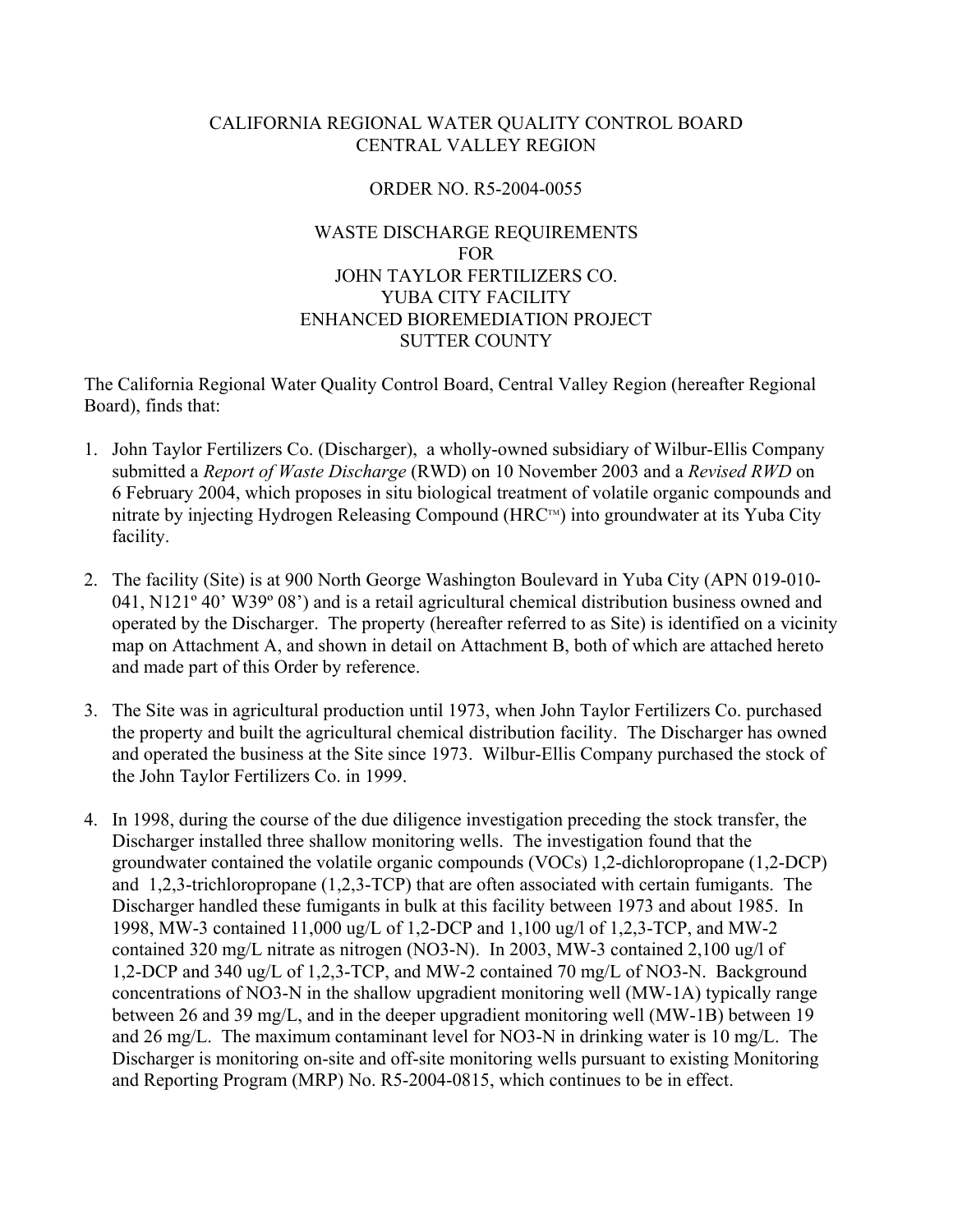- 5. Data obtained from grab groundwater investigations and downgradient monitoring wells show that the 1,2-DCP and 1,2,3-TCP originate in the shallow aquifer (the A-zone, from about 10 to 27 feet below ground surface [bgs]) near the former fumigant tank and enter the second groundwater aquifer (the B-zone, from about 55 to 75 bgs) downgradient of the facility. The plume extends about 2,000 feet southeast of the site in the direction of groundwater flow. Tetrachloroethene (PCE), trichloroethene (TCE), and toluene are also detected in the B-zone at concentrations of about 0.5, 2, and 1.8 ug/L, respectively. Groundwater flow direction is consistently southeasterly, and groundwater elevation varies seasonally between 10 and 20 feet bgs. The Discharger estimates that groundwater velocity is between 0.04 and 6 feet per year, based on review of stratigraphy recorded in boring logs.
- 6. There are about 60 domestic water supply wells within or near the footprint of the plume downgradient from the facility, and most of these wells obtain water from the B-zone. The Discharger has tested all downgradient domestic wells where access has been granted, and a number of these wells contain detectable amounts of 1,2-DCP and/or 1,2,3-TCP. The results of those tests have been reported to the property owner/occupants. At the Discharger's expense, the Discharger has supplied bottled water to the downgradient neighborhood, including properties where the domestic wells did not contain 1,2-DCP or 1,2,3-TCP. In 2002, the Discharger replaced water supply wells at 3051 and 3081 Industrial Drive with supply wells that obtain water from about 300 feet bgs. In December 2003, the Discharger made a written commitment to the City of Yuba City to finance and install infrastructure to deliver municipal water to specified downgradient properties and to destroy the domestic water supply wells at those properties. The Discharger plans to install the infrastructure and deliver municipal water to these properties in summer of 2004, pending approval from the City of Yuba City.
- 7. In October 2000, the Discharger implemented an in situ pilot study by injecting  $HRC<sup>TM</sup>$  into the A-zone beneath a 1,000 square-foot area near MW-3 where the 1,2-DCP concentrations were highest. HRC<sup>TM</sup> is a proprietary compound composed primarily of polylactate which promotes growth of microorganisms that degrade the VOCs. The Discharger has documented the progress of the pilot study with quarterly monitoring for a variety of metals, metabolic acids, gases, VOCs, and VOC breakdown products. The biologically produced breakdown products of 1-chloropropane and 2-chloropropane began appearing 15 months after the injection and returned to non-detectable concentrations three years after the injection, coinciding with the exhaustion of the HRC<sup>TM</sup>. The HRC<sup>TM</sup> was consumed before the concentrations of VOCs were completely degraded. The strong decreasing trends in VOC concentrations suggest that with additional  $HRC^m$ , the degradation will continue.
- 8. In November 2001, the Discharger removed about 2,000 cubic yards of soil between ground surface and groundwater that was contaminated with 1,2-DCP, 1,2,3-TCP, and nitrate. Confirmation sampling showed that the Discharger removed the 1,2-DCP and 1,2,3-TCP down to non-detectable levels as a result of the excavation.
- 9. As described in the *Revised RWD* and shown on Attachment B, the Discharger proposes to inject four pounds of  $HRC<sup>TM</sup>$  per vertical foot in the approximately 15-foot thick A-zone aquifer through 73 injection points spaced about five feet apart. The application quantity and spacing is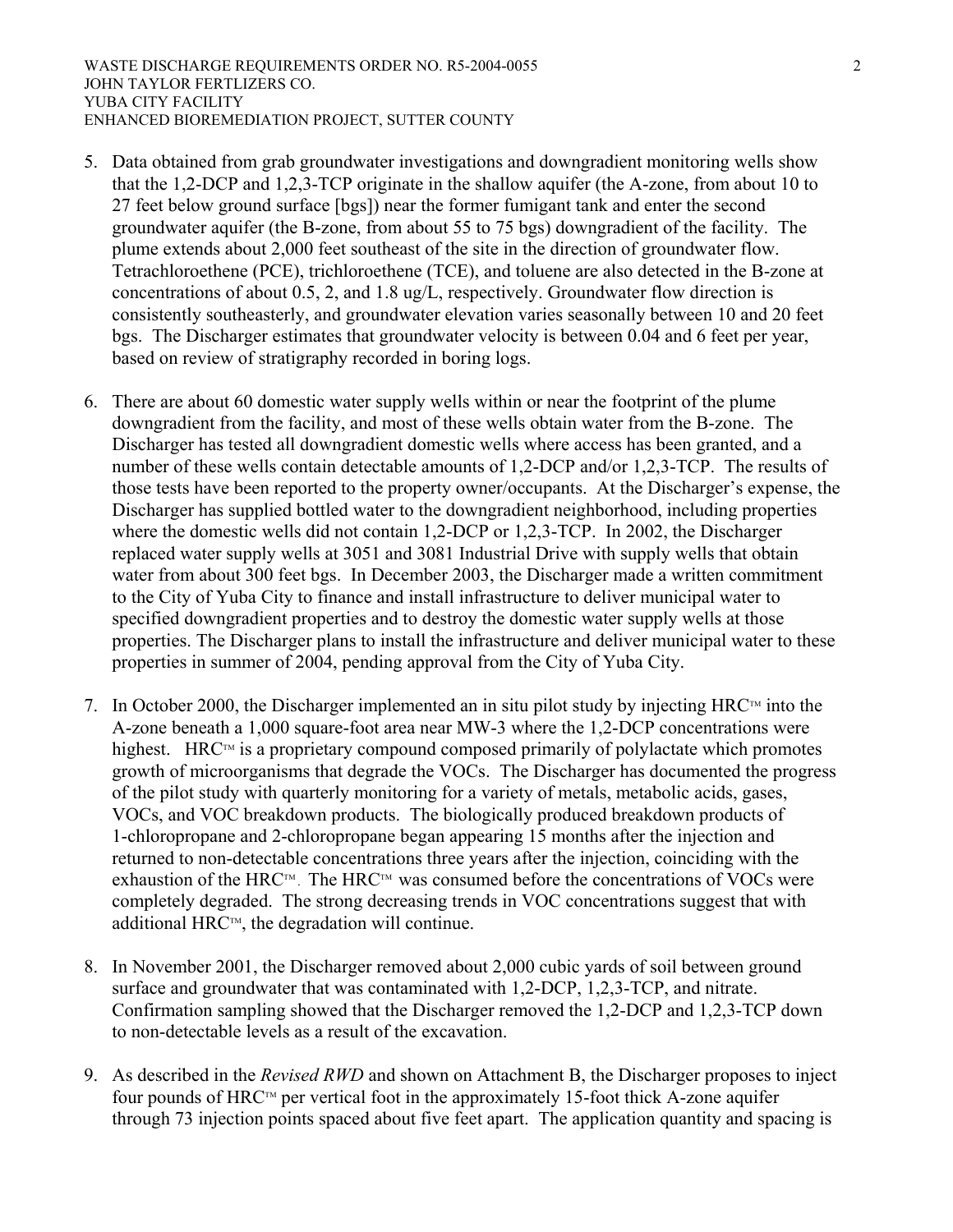based on the combined stochiometric demand of the target constituents and other oxidized compounds, and on experience obtained from the Discharger's pilot study. The treatment zone is expected to extend about 15 feet downgradient of the injection area, based on the results of the pilot study. Remediation of the B-zone aquifer cannot commence until the B-zone water supply wells are destroyed.

- 10. The Discharger also proposes to inject HRC<sup>TM</sup> off-site on properties adjacent to the southern Site boundary if the landowners grant permission. At such time, the Discharger will provide a workplan for supplemental  $HRC<sup>TM</sup>$  injection. Subject to the approval or conditional approval of the Executive Officer, this supplemental injection is authorized by and subject to the requirements of these WDRs.
- 11. The Discharger will install two additional A-zone monitoring wells within the injection grid, and an A-zone and B-zone monitoring well downgradient of the injection grid. Progress of the groundwater treatment will be monitored by eight A-zone wells (MW-1A, MW-2A, MW-3A, MW-6A, MW-7A, MW-8A, MW-9A, and MW-10A), and two B-zone wells (MW-1B, and MW-10B) as described in the attached MRP No. R5-2004-0055.
- 12. Baseline concentrations of dissolved metals (arsenic, chromium, copper, iron, and manganese), general parameters (alkalinity, ammonia, ammonium, chloride, nitrate, sulfate, and total dissolved solids), and total organic carbon will be obtained prior to  $HRC<sup>TM</sup>$  injection from monitoring wells MW-2A, MW-3A, MW-6A, MW-7A, MW-8A, MW-9A, MW-10A, and MW-10B. The Discharger will propose baseline concentrations for these parameters, based on the pre-injection sampling results. Background concentrations will be obtained from upgradient monitoring wells MW-1A and MW-1B concurrently with the enhanced bioremediation project.
- 13. Microbiological degradation of VOCs such as 1,2-DCP and 1,2,3-TCP, and nitrate occur under anoxic conditions brought about by the microbial metabolism of the lactate which is slowly released by the HRC<sup>TM</sup>. Lactate is oxidized, and the oxidized compounds such as oxygen, nitrate, and VOCs are reduced to carbon dioxide, nitrite, nitrous oxide, nitrogen gas, chloropropane, propene, ethane, methane, and chloride. In addition, temporary geochemical changes that occur as a result of anaerobic conditions include an increase in ferrous iron, dissolved manganese, and alkalinity and a decrease in sulfate. Geochemistry is expected to return to baseline conditions after the lactate is consumed and aerobic conditions return. The Discharger will routinely monitor for these and target constituents until geochemistry returns to baseline conditions as required in the attached MRP No. R5-2004-0055.
- 14. The Discharger has proposed a Contingency Plan, which will be implemented if, during the enhanced bioremediation project, an exceedance greater than 10% of baseline concentrations of chloride or total organic carbon is found in downgradient monitoring wells MW-10A or MW-10B. This allows the Discharger time to verify trends and assess the extent of an excursion before the groundwater limitation is exceeded. If chloride or total organic carbon is confirmed to exceed 10% of baseline concentrations in monitoring well MW-10A or MW-10B, the Discharger will conduct supplemental monitoring of the well exhibiting the exceedance to establish a trend and will statistically compare the trend data with trends exhibited in the corresponding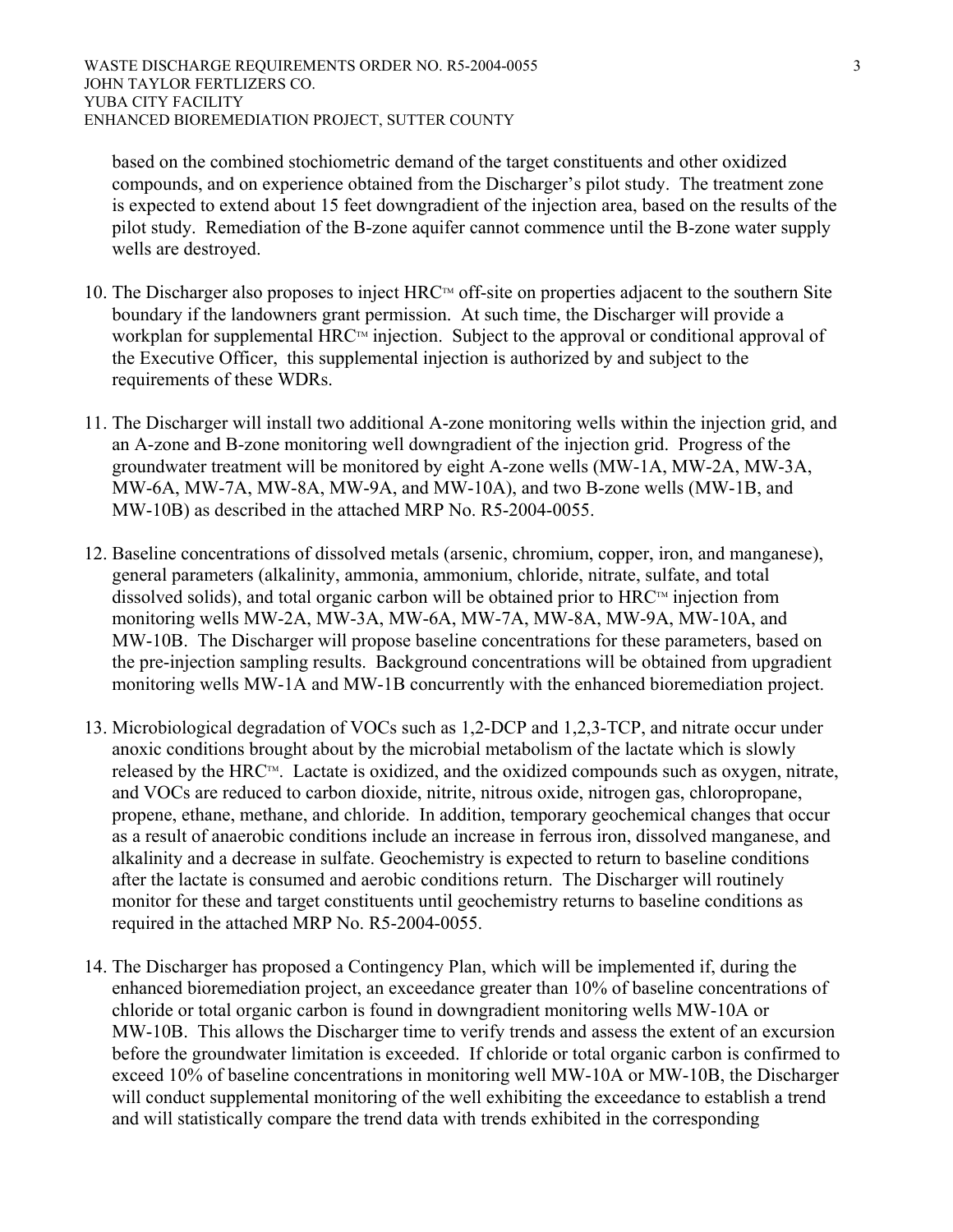background well MW-1A or MW-1B. If a trend of exceedances is statistically confirmed, the Discharger will implement the Contingency Plan described in the Revised RWD. The Contingency Plan includes evaluating the lateral extent of the exceedance, and then restoring aerobic conditions by oxygenating groundwater or hydraulically containing the treatment zone by pumping, depending upon the nature and extent of the exceedance.

15. The enhanced bioremediation project and its associated monitoring will continue until breakdown and reaction products resulting from the  $HRC<sup>TM</sup>$  injection return to baseline conditions.

## **REGULATORY CONSIDERATIONS**

- 16. The injection to waters of the State is subject to regulation under the California Water Code. This Order authorizes the Discharger to inject  $HRC<sup>TM</sup>$  into groundwater subject to specific discharge requirements.
- 17. The *Water Quality Control Plan for the Sacramento River and San Joaquin River Basins, Fourth Edition* (hereafter Basin Plan) designates beneficial uses, establishes water quality objectives, contains implementation plans and policies for protecting waters of the basin, and incorporates by reference plans and policies adopted by the State Water Resources Control Board (State Board). Pursuant to Section 13263(a) of the California Water Code, waste discharge requirements must implement the Basin Plan.
- 18. Surface water drainage is to the Live Oak Canal which drains to the Sacramento River. The designated beneficial uses of the Sacramento River between Shasta Dam and the Colusa Basin Drain are municipal and domestic supply; agricultural supply; industrial service supply; power generation; navigation; water contact recreation; non-contact water recreation; warm and cold freshwater habitat; migration of warm and cold freshwater species; spawning, reproduction and/or early development of warm and cold freshwater species; wildlife habitat; and navigation.
- 19. The designated beneficial uses of underlying groundwater are municipal and domestic supply, agricultural supply, and industrial service and process supply.
- 20. Immediately surrounding land uses are commercial, industrial, and agricultural.
- 21. State Board Resolution No. 68-16 (hereafter Resolution 68-16 or the "Antidegradation Policy") requires the Regional Board in regulating discharges to maintain high quality waters of the state until it is demonstrated that any change in quality will be consistent with maximum benefit to the people of the State, will not unreasonably affect present and potential beneficial uses, and will not result in water quality less than that described in plans and policies (e.g., quality that exceeds water quality objectives). Temporal degradation of groundwater at this site due to the  $HRC<sup>TM</sup>$ injection may occur. The temporary degradation allowed by this Order is consistent with Resolution No. 68-16 since (1) the purpose is to accelerate and enhance remediation of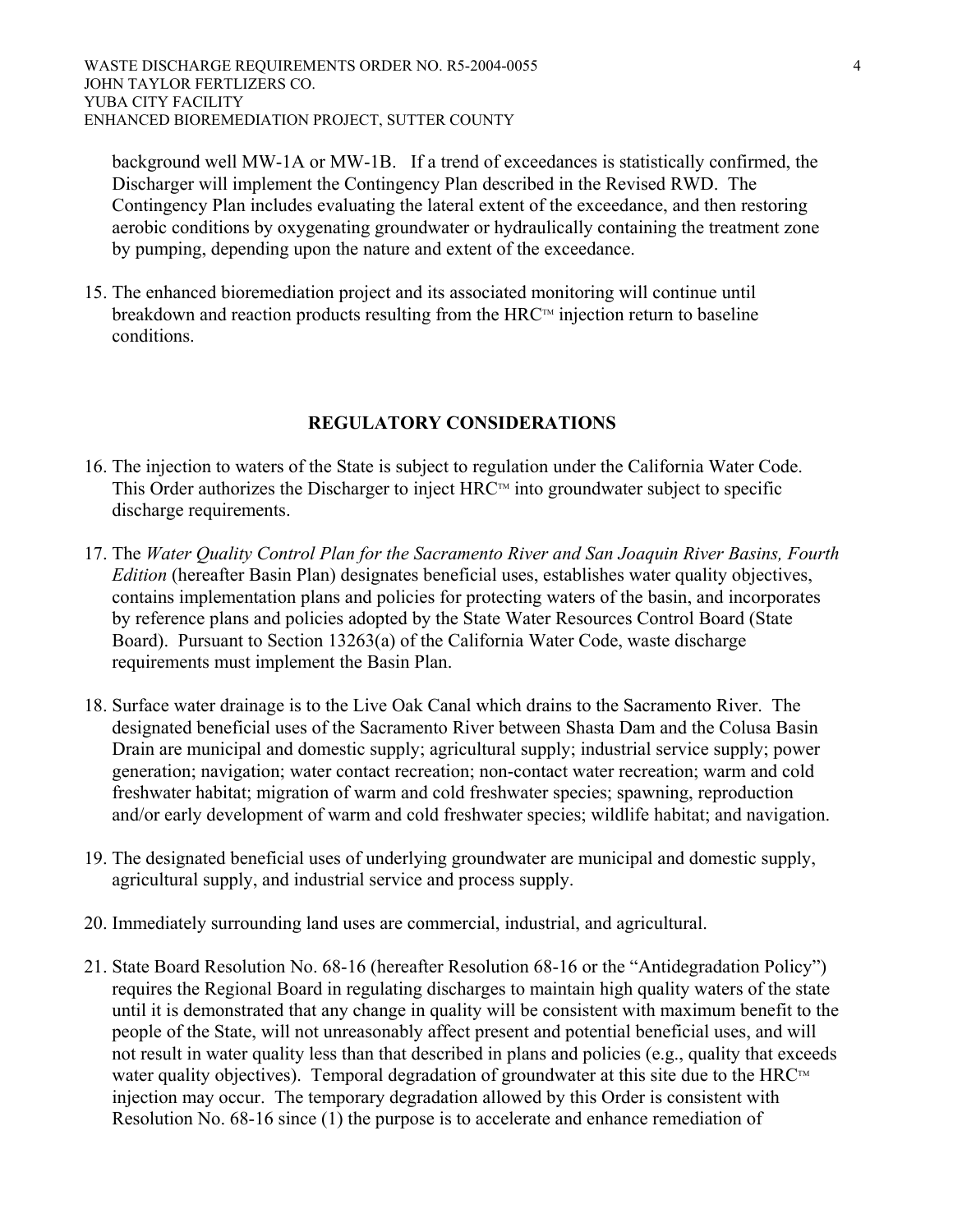groundwater pollution by several waste constituents and such remediation will benefit the people of the state; (2) the degradation is limited in scope and duration; (3) best practicable treatment and control, including adequate monitoring and contingency plans to assure protection of water quality, are required; and (4) the discharge will not cause water quality objectives to be exceeded beyond the treatment area or the duration of the enhanced bioremediation project as described in Finding Nos. 9, 10, and 15.

22. Section 13267(b) of California Water Code provides that:

In conducting an investigation specified in subdivision (a), the regional board may require that any person who has discharged, discharges, or is suspected of having discharged or discharging, or who proposes to discharge within its region, or any citizen or domiciliary, or political agency or entity of this state who has discharged, discharges, or is suspected of having discharged or discharging, or who proposes to discharge waste outside of its region that could affect the quality of the waters of the state within its region shall furnish, under penalty of perjury, technical or monitoring program reports which the board requires. The burden, including costs of these reports, shall bear a reasonable relationship to the need for the reports and the benefits to be obtained from the reports. In requiring those reports, the regional board shall provide the person with a written explanation with regard to the need for the reports, and shall identify the evidence that supports requiring that person to provide the reports.

The technical reports required by this Order and the attached MRP No. R5-2004-0055 are necessary to assure compliance with these waste discharge requirements. The Discharger operates the facility that discharged the waste subject to this Order*.*

- 23. The California Department of Water Resources sets standards for the construction and destruction of groundwater wells, as described in California Well Standards Bulletin 74-90 (June 1991) and Water Well Standards: State of California Bulletin 74-81 (December 1981). These standards, and any more stringent standards adopted by the State or County pursuant to California Water Code Section 13801, apply to all monitoring wells.
- 24. Issuance of this Order is an action to assure the restoration of the environment and is, therefore, exempt from the provisions of the California Environmental Quality Act (Public Resources Code, Section 21000, et seq.), in accordance with Section 15308 and 15330, Title 14, California Code of Regulations (CCR).
- 25. This discharge is exempt from the requirements of *Consolidated Regulations for Treatment, Storage, Processing, or Disposal of Solid Waste,* as set forth in Title 27, CCR, Section 20005, et seq. (hereafter Title 27). Section 20090(d) allows exemption for a project to clean up a condition of pollution that resulted from an unauthorized release of waste based on the following:
	- a. The cleanup and abatement action is under the direction of a public agency;
	- b. Wastes removed from the immediate place of release will be discharged according to the Title 27 regulations; and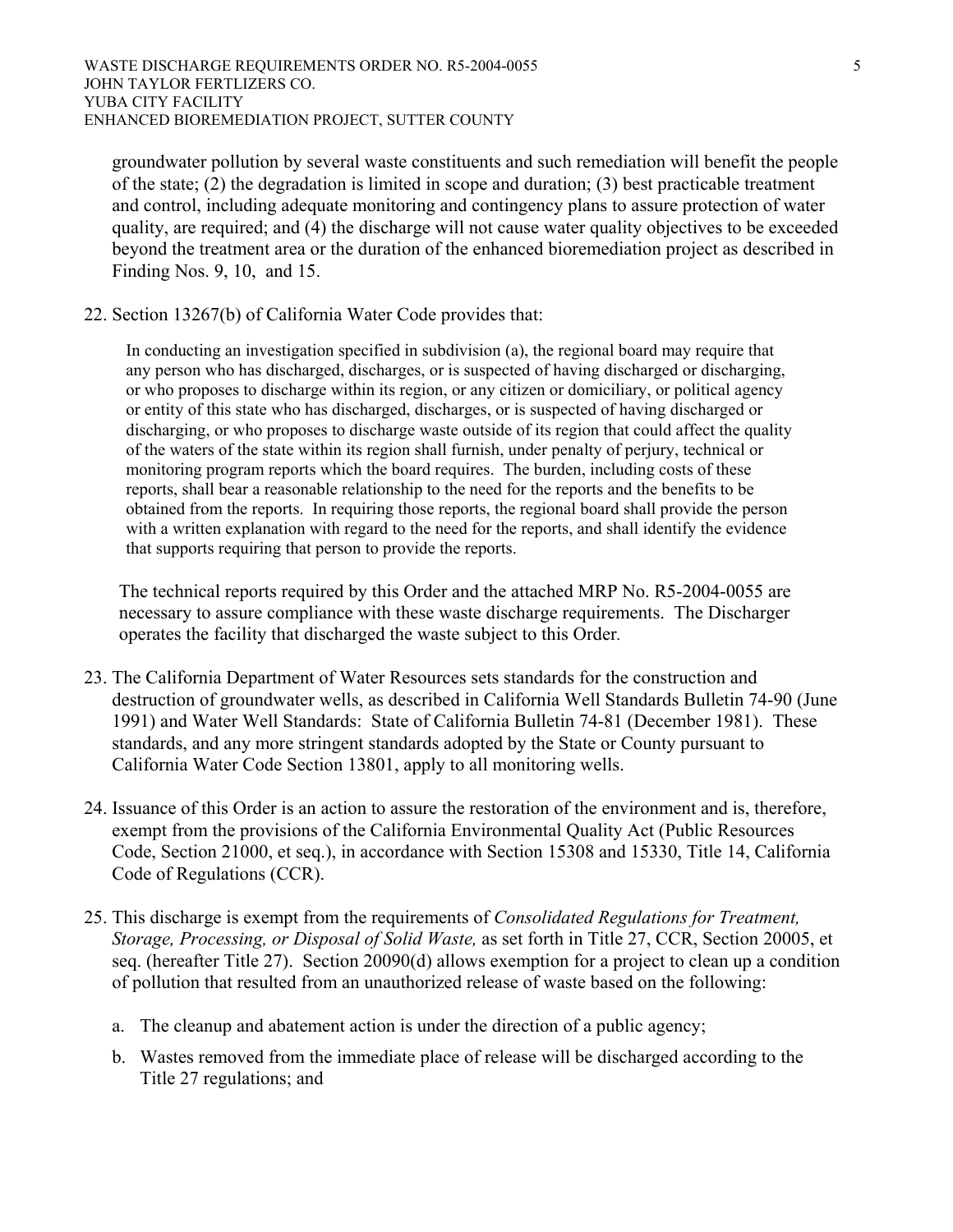- c. The remedial actions intended to contain wastes at the place of release shall implement the Title 27 regulations to the extent feasible.
- 26. Pursuant to California Water Code Section 13263(g), discharge is a privilege, not a right, and adoption of this Order does not create a vested right to continue the discharge.
- 27. All the above and the supplemental information in the attached Information Sheet, which is incorporated by reference herein, were considered in establishing the following conditions of discharge.
- 28. The Discharger and interested agencies and persons were notified of the intent to prescribe waste discharge requirements for this discharge and provided with an opportunity for a public hearing and an opportunity to submit written views and recommendations.
- 29. In a public meeting, all comments pertaining to the discharger were heard and considered.

**IT IS HEREBY ORDERED** that pursuant to Sections 13263 and 13267 of the California Water Code, John Taylor Fertilizers Co., and its agents, successors, and assigns, in order to meet the provisions contained in Division 7 of the California Water Code and regulations adopted hereunder, shall comply with the following while conducting the above-described groundwater treatment:

*[Note: Other prohibitions, conditions, definitions, and some methods of determining compliance are contained in the attached "Standard Provisions and Reporting Requirements for Waste Discharge Requirements" dated 1 March 1991, incorporated herein.]* 

#### **A. Discharge Prohibitions**

- 1. Discharge of wastes to surface waters or surface water drainage courses is prohibited.
- 2. The injection of other than HRC $\mathbb{R}^m$  into groundwater is prohibited.
- 3. Discharge of waste classified as 'hazardous' under Section 2521 of Title 23, CCR, or as 'designated' under Section 13173 of California Water Code is prohibited.
- 4. Discharge of HRC<sup>TM</sup> at locations or in a manner different from that described in Finding Nos. 9 and 10 is prohibited.

# **B. Discharge Specifications**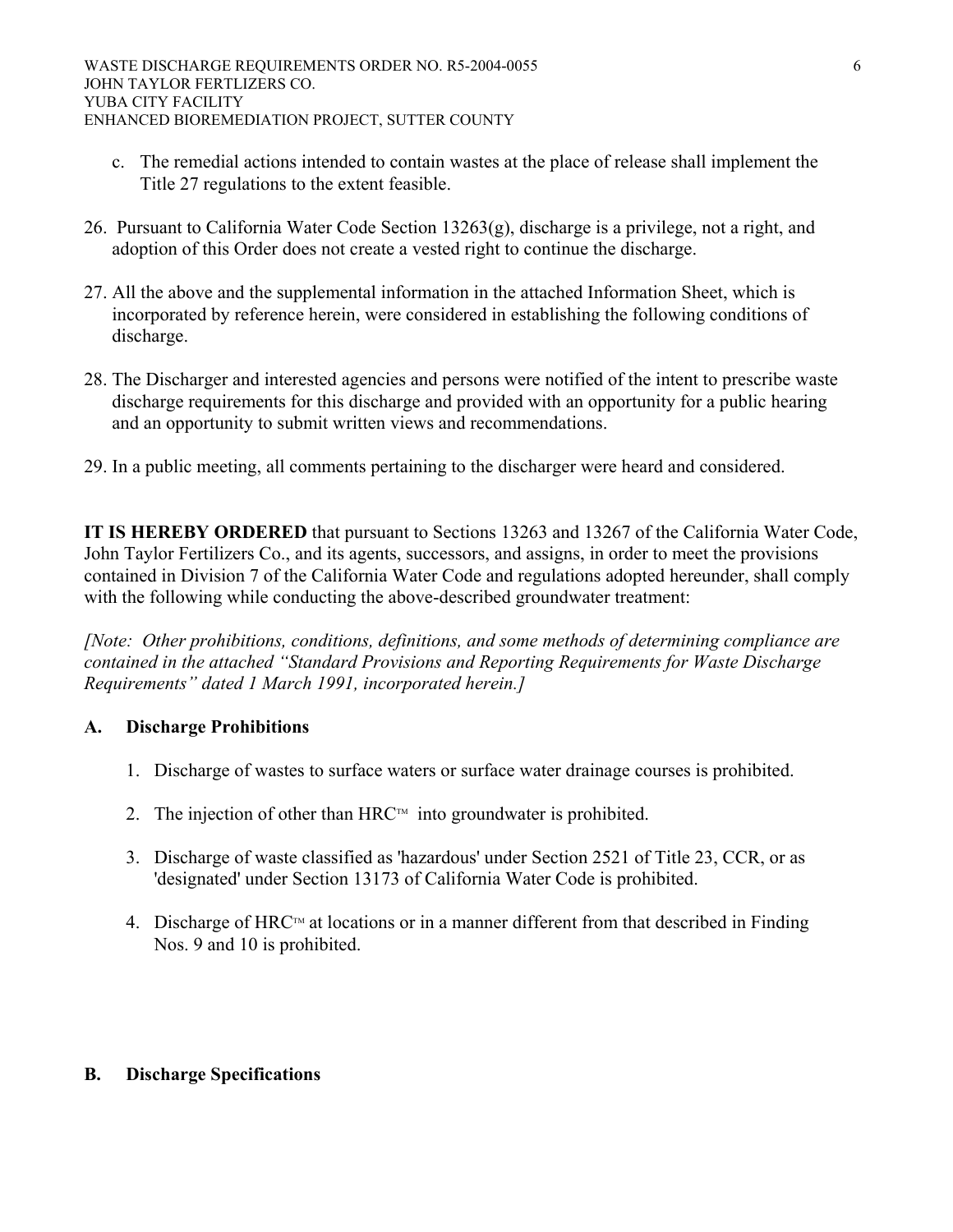- 1. No waste constituent shall be released or discharged, or placed where it will be released or discharged, in a concentration or in a mass that causes violation of the Groundwater Limitations.
- 2. Discharge of HRC<sup>TM</sup> shall be limited to the project scope described in Finding Nos. 9 and 10.

## **C. Groundwater Limitations**

- 1. During the enhanced bioremediation project, the Discharger shall not cause an increase of chloride or total organic carbon greater than 20% above baseline concentrations in MW-10A or MW-10B.
- 2. Effective upon completion of the enhanced bioremediation project, amendments and byproducts shall not exceed baseline concentrations in the treatment zone.

#### **D. Provisions**

- 1. The Discharger shall notify Board staff a minimum of one week prior to the injection of HRCTM.
- 2. Prior to the injection of  $HRC^{TM}$ , the Discharger shall install monitoring wells MW-8A, MW-9A, MW-10A and MW-10B as shown on Attachment B and proposed in the Revised RWD. The Discharger shall obtain baseline groundwater samples from these wells in addition to MW-2A, MW-3A, MW-6A, and MW-7A, and, if still operational, the domestic well at 3105 Industrial Drive. Groundwater samples shall be analyzed for all of the compounds listed in the attached MRP No. R5-2004-0055.
- 3. The Discharger shall comply with the attached MRP No. R5-2004-0055, which is part of this Order, and any revisions thereto as ordered by the Executive Officer.
- 4. The Discharger shall comply with the "Standard Provisions and Reporting Requirements for Waste Discharge Requirements," dated 1 March 1991, which are attached hereto and by reference a part of this Order. This attachment and its individual paragraphs are commonly referenced as "Standard Provision(s)."
- 5. The Discharger may inject additional HRC<sup>TM</sup> on properties identified as 3081, 3105, and 3137 Industrial Drive, as shown on Attachment B, under the following conditions:
	- a. The property owner grants the Discharger permission;
	- b. The domestic wells on the property have been destroyed;
	- c. The Discharger submits a work plan identifying the application points, quantity of  $HRC<sup>TM</sup>$ proposed, and proposed schedule; and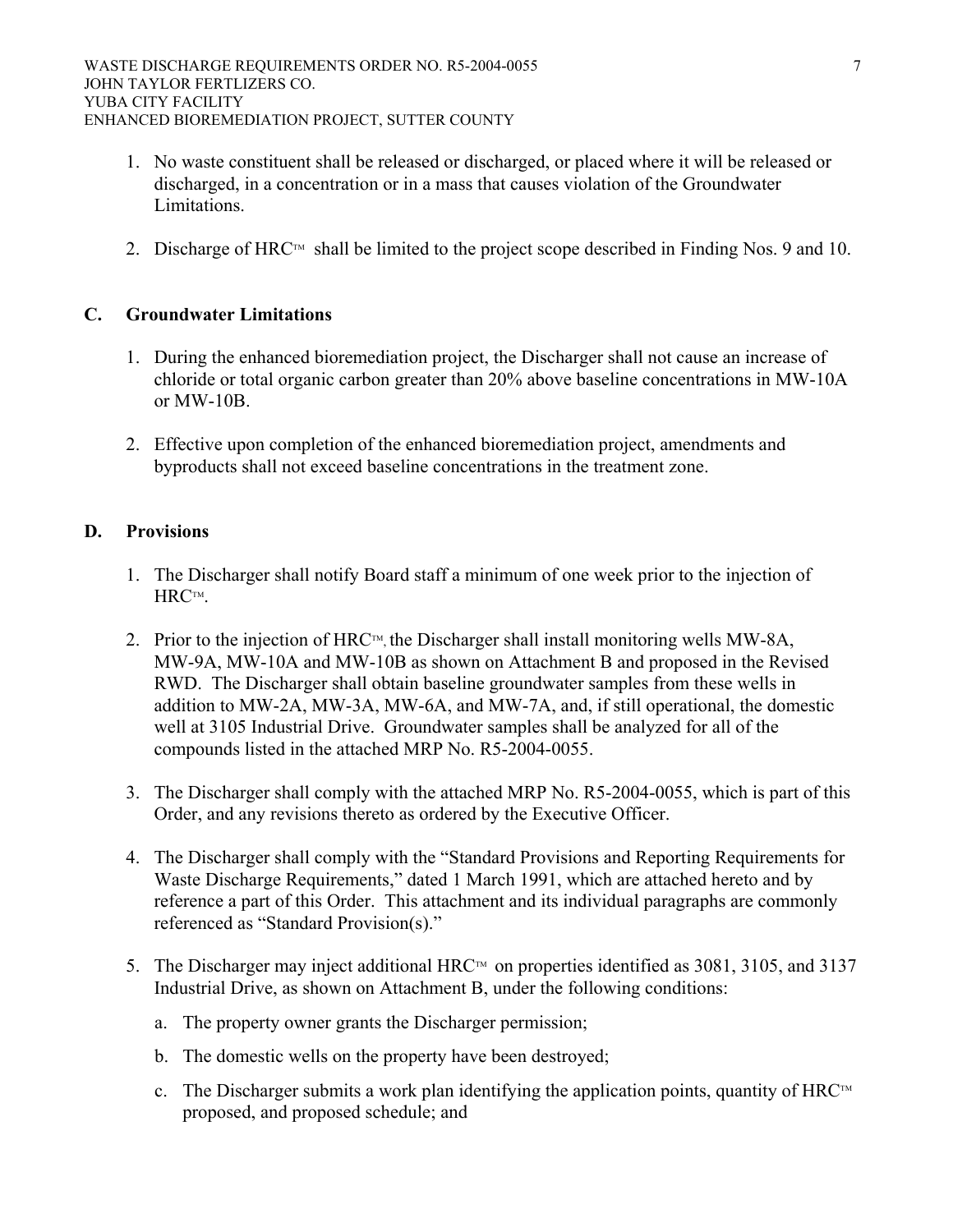- d. The Executive Officer approves or conditionally approves the work plan.
- 6. All of the following reports shall be submitted pursuant to Section 13267 of the California Water Code. All technical reports required herein that involve planning, investigation, evaluation, or design, or other work requiring interpretation and proper application of engineering or geologic sciences, shall be prepared by or under the direction of persons registered to practice in California pursuant to California Business and Professions Code sections 6735, 7835, and 7835.1. To demonstrate compliance with sections 415 and 3065 of Title 16, CCR, all technical reports must contain a statement of the qualifications of the responsible registered professional(s). As required by these laws, completed technical reports must bear the signature(s) and seal(s) of the registered professional(s) in a manner such that all work can be clearly attributed to the professional responsible for the work.
	- a. Within 60 days after injection of  $HRC<sub>TM</sub>$ , the Discharger shall submit an Implementation Report that shall include a description of field activities, including well installations, boring logs, quantities and locations of  $HRC<sup>TM</sup>$  injected, results of pre-injection groundwater sampling, and a table of proposed baseline concentrations.
	- b. If additional HRC™ is injected as described in Provision D.5, then within **60 days** after injection, the Discharger shall submit a Supplemental  $HRC<sup>TM</sup>$  Injection Report, including all relevant elements listed in Provision D.6.a.
- 7. In the event that chloride or total organic carbon is detected at concentrations greater than 10% above baseline concentrations in MW-10A or MW-10B, the Discharger shall immediately notify Regional Board staff of the exceedance and obtain a confirmation sample from that well within **7 days** of receiving the results, and transmit the results to Board staff within **7 days** of receipt. The Discharger shall then undertake the following:
	- a. If the results confirm that chloride or total organic carbon concentrations in MW-10A or MW-10B exceed 10% above baseline concentrations, the Discharger shall evaluate trends by obtaining additional samples from the affected well and from the corresponding upgradient well MW-1A or MW-1B at about **30 days** and at about **60 days** following receipt of the confirmation sample and transmit the results to Board staff within **7 days** of receipt of each set of sample results.
	- b. If the results show that chloride or total organic carbon concentrations in MW-10A or MW-10B are statistically greater than upgradient concentrations, as determined by an approved EPA statistical method, then **within 30 days** of transmitting the results to Board staff as described in Provision D.6.a, the Discharger shall submit a work plan to implement the Contingency Plan described in the 6 February 2004 *Revised RWD* and in Finding 14.
	- c. Within **30 days** after staff concurrence with or conditional approval of the work plan, the Discharger shall implement the work plan.
	- d. Within **60 days** after implementation of the Contingency Plan, the Discharger shall submit a Contingency Plan Implementation Report.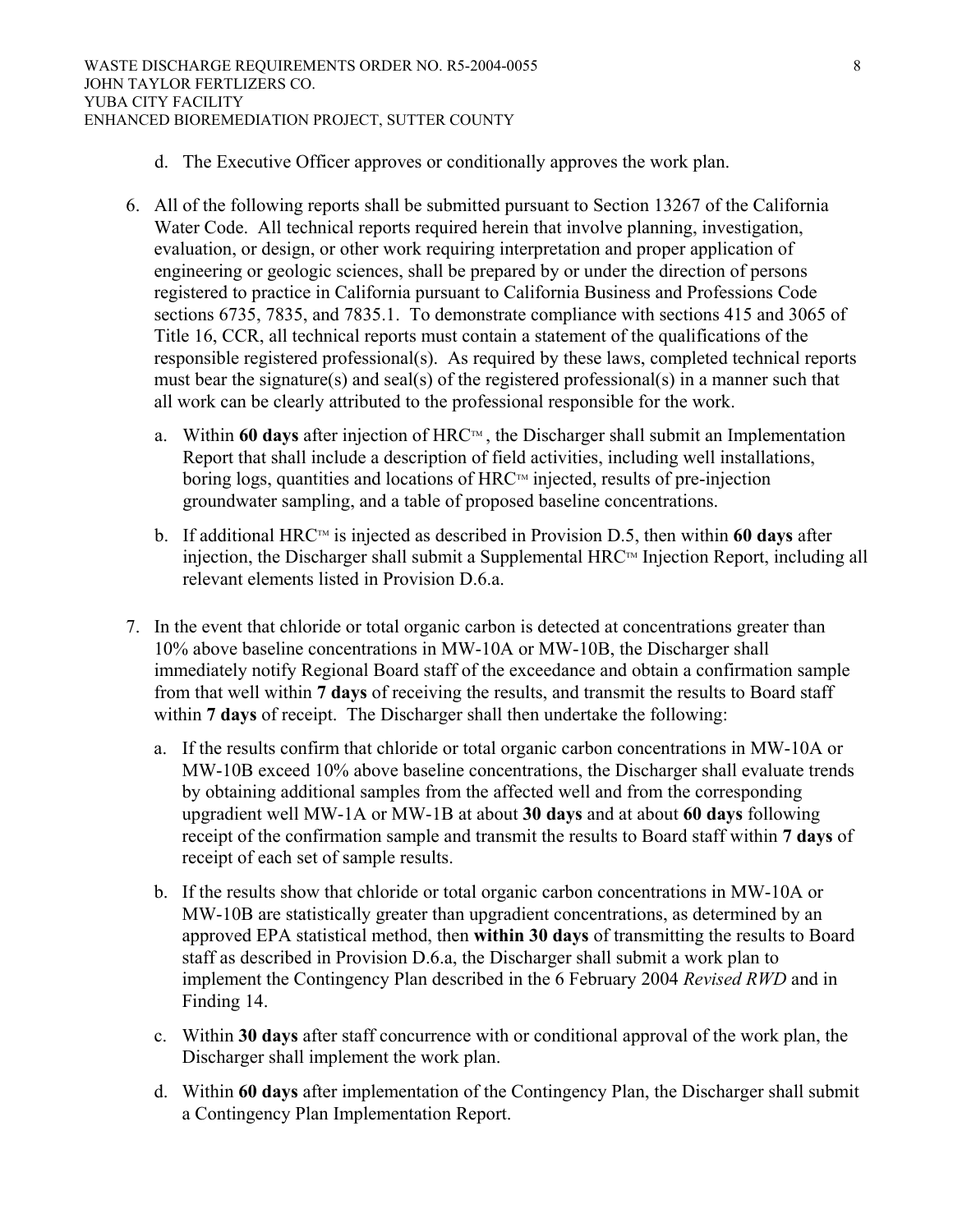- 8. The Discharger shall comply with all conditions of this Order, including timely submittal of technical and monitoring reports as directed by the Executive Officer. Violations may result in enforcement action, including Regional Board or court order requiring corrective action or imposing civil monetary liability, or in revision or rescission of this Order.
- 9. The Discharger shall maintain records of all monitoring information including all calibration and maintenance records, copies of all reports required by this Order, and records of all data used to complete the application for this Order. Records shall be maintained for a minimum of three years from the date of the sample, measurement, or report. This period may be extended during the course of any unresolved litigation regarding this discharge or when requested by the Executive Officer.
- 10. The Discharger shall at all times properly operate and maintain all facilities and systems of treatment and control that are installed or used by the Discharger to achieve compliance with this Order. Proper operation and maintenance also includes adequate laboratory controls and appropriate quality assurance procedures. This provision requires the operation of backup or auxiliary facilities or similar systems which are to be installed by the Discharger only when necessary to achieve compliance with the conditions of this Order.
- 11. A copy of this Order shall be kept at the discharge facility for reference by operating personnel. Key operating personnel shall be familiar with its contents.
- 12. While this Order is in effect, and prior to any change in ownership of the Site or management of this operation, the Discharger shall transmit a copy of this Order to the succeeding Owner/Operator, and forward a copy of the transmittal letter and proof of transmittal to the Board.
- 13. The Regional Board will review this Order periodically and will revise requirements when necessary, and will consider rescinding this Order when the pilot study is completed.

I, THOMAS R. PINKOS, Executive Officer, do hereby certify the foregoing is a full, true, and correct copy of an Order adopted by the California Regional Water Quality Control Board, Central Valley Region, on 23 April 2004.

 $\mathcal{L}_\mathcal{L} = \{ \mathcal{L}_\mathcal{L} \mid \mathcal{L}_\mathcal{L} \in \mathcal{L}_\mathcal{L} \}$ 

THOMAS R. PINKOS, Executive Officer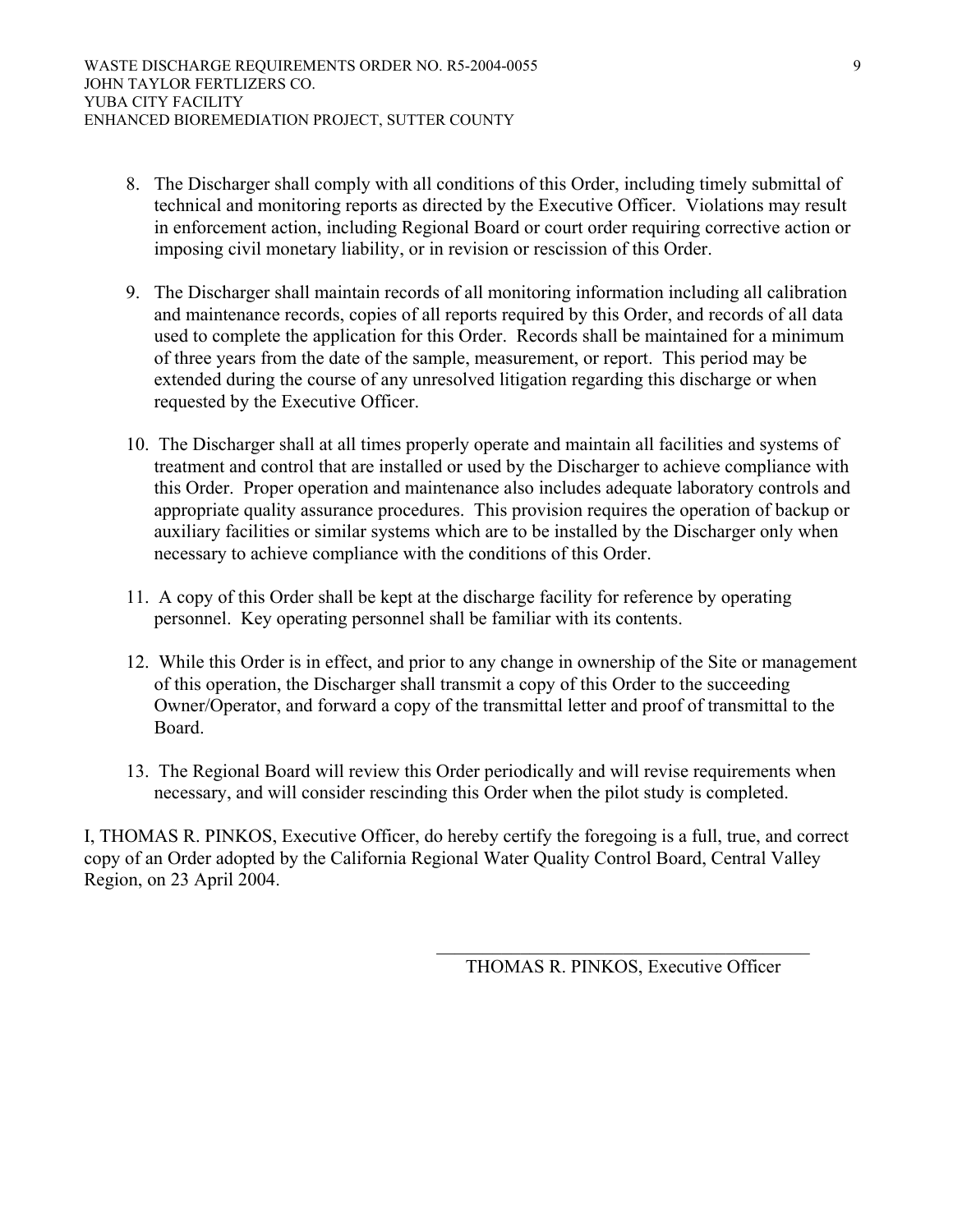## CALIFORNIA REGIONAL WATER QUALITY CONTROL BOARD CENTRAL VALLEY REGION

#### MONITORING AND REPORTING PROGRAM NO. R5-2004-0055

## FOR JOHN TAYLOR FERTILIZERS CO. YUBA CITY FACILITY ENHANCED BIOREMEDIATION PROJECT SUTTER COUNTY

This Monitoring and Reporting Program (MRP) incorporates requirements for monitoring the progress of the enhanced bioremediation project. This MRP is issued pursuant to California Water Code Section 13267. John Taylor Fertilizers Co. (Discharger) is required to comply with this MRP. The Discharger shall not implement any changes to this MRP unless and until a revised MRP is issued by the Executive Officer. In addition to this MRP, groundwater monitoring and reporting outlined in MRP No. R5-2004-0815 is still required. The enhanced bioremediation project consists of injecting Hydrogen Releasing Compound ( $HRC^{TM}$ ) into groundwater.

All samples shall be representative of the volume and the nature of the discharge and matrix of the sampled medium. The time, date, and location of each grab sample shall be recorded on the sample chain of custody form.

### **ENHANCED BIOREMEDIATION MONITORING**

As shown on Attachment B, there are 10 monitoring wells (MW-1A, MW-1B, MW-2A, MW-3A, MW-6A, MW-7A, MW-8A, MW-9A, MW-10A, and MW-10B) associated with the enhanced bioremediation project. The domestic well at 3105 Industrial Drive is also subject to this MRP until such time as it is documented to have been destroyed. Monitoring wells MW-4A, MW-4B, MW-5B, MW-6B, and MW-10C are not associated with the bioremediation project and are not subject to this MRP. The groundwater monitoring program for the 10 wells and any wells installed subsequent to the issuance of this MRP that are related to monitoring the enhanced bioremediation project, shall follow the schedule below. Sample collection and analysis shall follow standard EPA protocol, and analyses shall be completed by a State certified laboratory. Monitoring well samples shall be obtained quarterly and analyzed for the following constituents and parameters in accordance with the following table:

| <b>Constituents</b>                                                          | <b>Analytical Method</b>              | <b>Maximum Detection</b><br>Limit <sup>1</sup> |  |
|------------------------------------------------------------------------------|---------------------------------------|------------------------------------------------|--|
| Depth to Groundwater                                                         |                                       | $0.01$ ft                                      |  |
| pH, electrical conductivity, dissolved oxygen,<br>oxygen-reduction potential | field instrumentation                 |                                                |  |
| <b>Total Organic Carbon</b>                                                  | 415, 9060, or SM 5310                 | $1,000 \mu g/l$                                |  |
| Arsenic (dissolved)                                                          | D5673, 200                            | $10 \mu g/l$                                   |  |
| Total Chromium (dissolved)                                                   | [D1976, D5673, 200, 6010, or SM 3000] | $10 \mu g/l$                                   |  |

#### **Table of Constituents and Methods**

*Table continued on following page*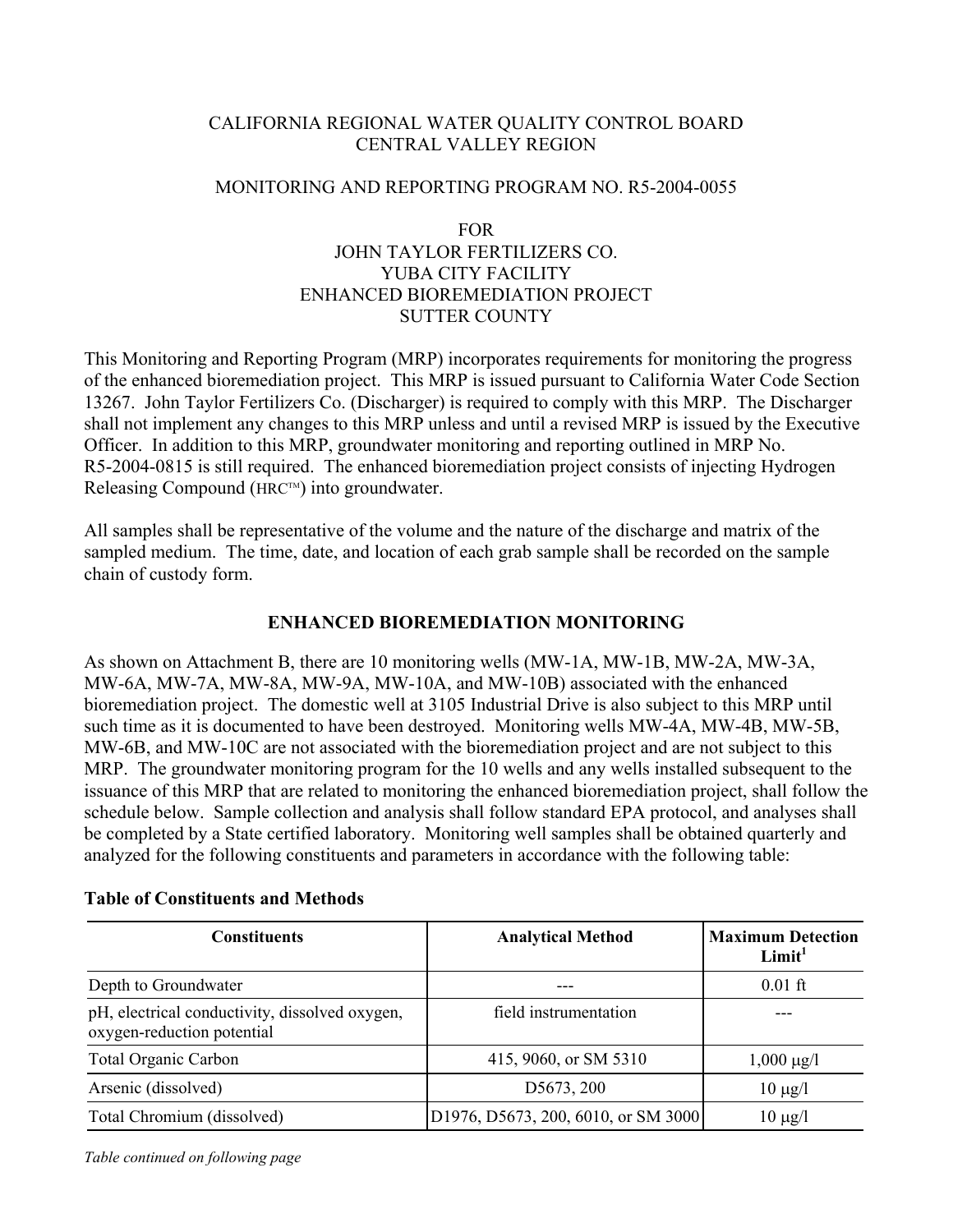| <b>Constituents</b>                                          | <b>Analytical Method</b>                       | <b>Maximum Detection</b><br>Limit <sup>1</sup> |
|--------------------------------------------------------------|------------------------------------------------|------------------------------------------------|
| Copper (dissolved)                                           | D1976, D5673, 200, 6010, or SM 3000            | 5 $\mu$ g/l                                    |
| Ferrous Iron (dissolved)                                     | 200, 6020, or SM 3000                          | $10 \mu g/l$                                   |
| Manganese (dissolved)                                        | D1976, D5673, 200, 6010, or SM 3000            | $10 \mu g/l$                                   |
| Carbon Dioxide (dissolved)                                   | SM 4500 or ASTM D1945                          | $10 \mu g/l$                                   |
| Alkalinity                                                   | SM 2320                                        | $10,000 \mu g/l$                               |
| Chloride                                                     | 9056                                           | $5,000 \mu g/l$                                |
| Methane (dissolved)                                          | RSK 175M or ASTM D1945                         | $10 \mu g/l$                                   |
| Sulfate                                                      | 9056 or 300                                    | $500 \mu g/l$                                  |
| Ammonia/Ammonium                                             | SM 4500 or 350                                 | $500 \mu g/l$                                  |
| Nitrate plus Nitrite (as nitrogen)                           | SM 4500 or 353                                 | 500 $\mu$ g/l                                  |
| <b>Total Dissolved Solids</b>                                | 160                                            |                                                |
| Volatile Organic Compounds, including<br>1,2-Dichloropropane | 8260B                                          | $0.5 \mu g/l$                                  |
| 1,2,3-Trichloropropane (1,2,3-TCP)                           | 8260B or 504.1 or Low Level GC/MS <sup>2</sup> | 0.5 or 0.02 or 0.005 $^{2}$<br>$\mu$ g/l       |

#### **Table of Constituents and Methods, con't**

<sup>1</sup> For nondetectable results<br><sup>2</sup> 1,2,3-TCP may be analyzed with Method 8260B whenever concentrations are at or above 0.5 µg/L. When 1,2,3-TCP is not detected at a detection limit of 0.5 µg/L then in the next regularly scheduled monitoring event, 1,2,3-TCP in this well shall be analyzed by Method 504.1. Similarly, when 1,2,3-TCP is not detected at 0.02 µg/L then in the next regularly scheduled monitoring event, 1,2,3-TCP in this well shall be analyzed by Low Level GC/MS.

#### **REPORTING**

In reporting monitoring data, the Discharger shall arrange the data in tabular form so that the date, sample type, and reported analytical result for each sample are readily discernible. The data shall be summarized in such a manner to clearly illustrate compliance with waste discharge requirements and spatial or temporal trends, as applicable. The results of any monitoring done more frequently than required at the locations specified in the MRP shall also be reported to the Regional Board.

As required by the California Business and Professions Code Sections 6735, 7835, and 7835.1, all Groundwater Monitoring Reports shall be prepared under the direct supervision of a Registered Engineer or Geologist and signed by the registered professional.

# **B. Quarterly Monitoring Reports**

Quarterly reports shall be submitted to the Board by the **1st day of the second month following the end of each calendar quarter (i.e., by 1 February, 1 May, 1 August, and 1 November**). These reports may be combined with the corresponding reports required by MRP No. R5-2004-0815. At a minimum, the reports shall include: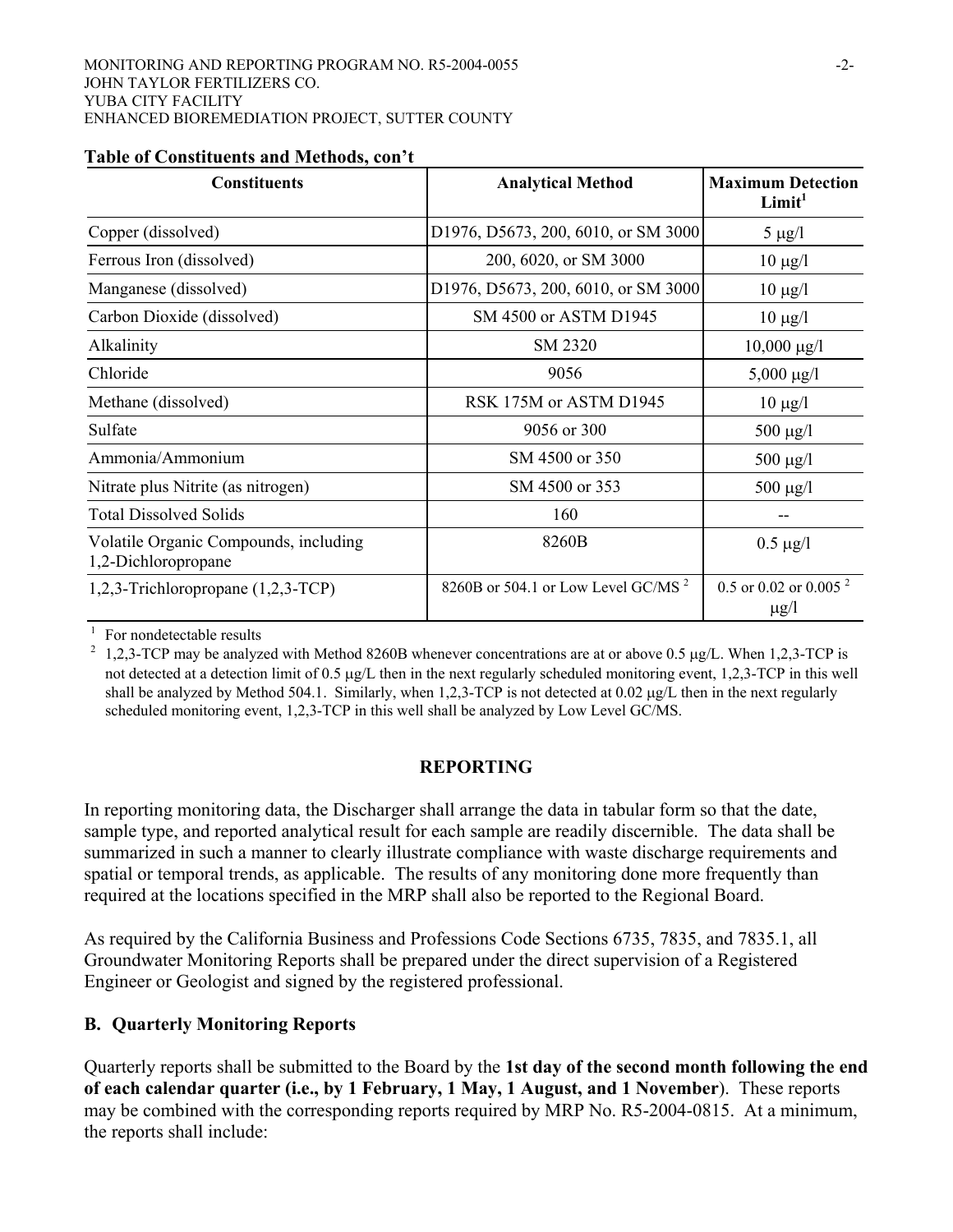- 1. Results of groundwater monitoring.
- 2. A narrative description of all preparatory, monitoring, sampling, and analytical testing activities for the groundwater monitoring. The narrative shall be sufficiently detailed to verify compliance or lack thereof with the waste discharge requirements, this MRP, and the Standard Provisions and Reporting Requirements. The narrative shall be supported by field logs for each well documenting depth to groundwater; parameters measured before, during, and after purging; calculation of casing volume; total volume of water purged, etc.;
- 3. Calculation of groundwater elevations and discussion of seasonal trends, if any;
- 4. A table showing well construction details such as well number, groundwater zone being monitored, coordinates (longitude and latitude), ground surface elevation, reference elevation, elevation of screen, elevation of bentonite, elevation of filter pack, and elevation of well bottom;
- 5. A narrative discussion of the analytical results for all groundwater locations monitored, including spatial and temporal trends, with reference to summary data tables, graphs, and appended analytical reports (as applicable);
- 6. A comparison of the monitoring data to the groundwater limitations and an explanation of any violation of those requirements;
- 7. Summary data tables of historical and currrent water table elevations and analytical results;
- 8. A scaled map showing relevant structures and features of the facility, the injection grid, the locations of monitoring wells and any other sampling stations, and groundwater elevation contours referenced to mean sea level datum; and
- 9. Copies of all laboratory analytical report(s) for groundwater monitoring not previously transmitted.

# **C. Annual Report**

An annual report shall be submitted to the Board by **1 August** of each year, commencing on **1 August 2005**. This report shall contain an evaluation of the effectiveness and progress of the remediation, and may be submitted with the corresponding quarterly monitoring report. The annual report shall contain the following minimum information:

- 1. Tabular summaries of all data collected during the previous year, including groundwater gradient directions;
- 2. A graphical representation of concentrations of 1,2-DCP, 1,2,3-TCP and nitrate in monitoring wells MW-2A, MW-3A, MW-6A, MW-7A, MW-8A, MW-9A, MW-10A, MW-10B over the period of record;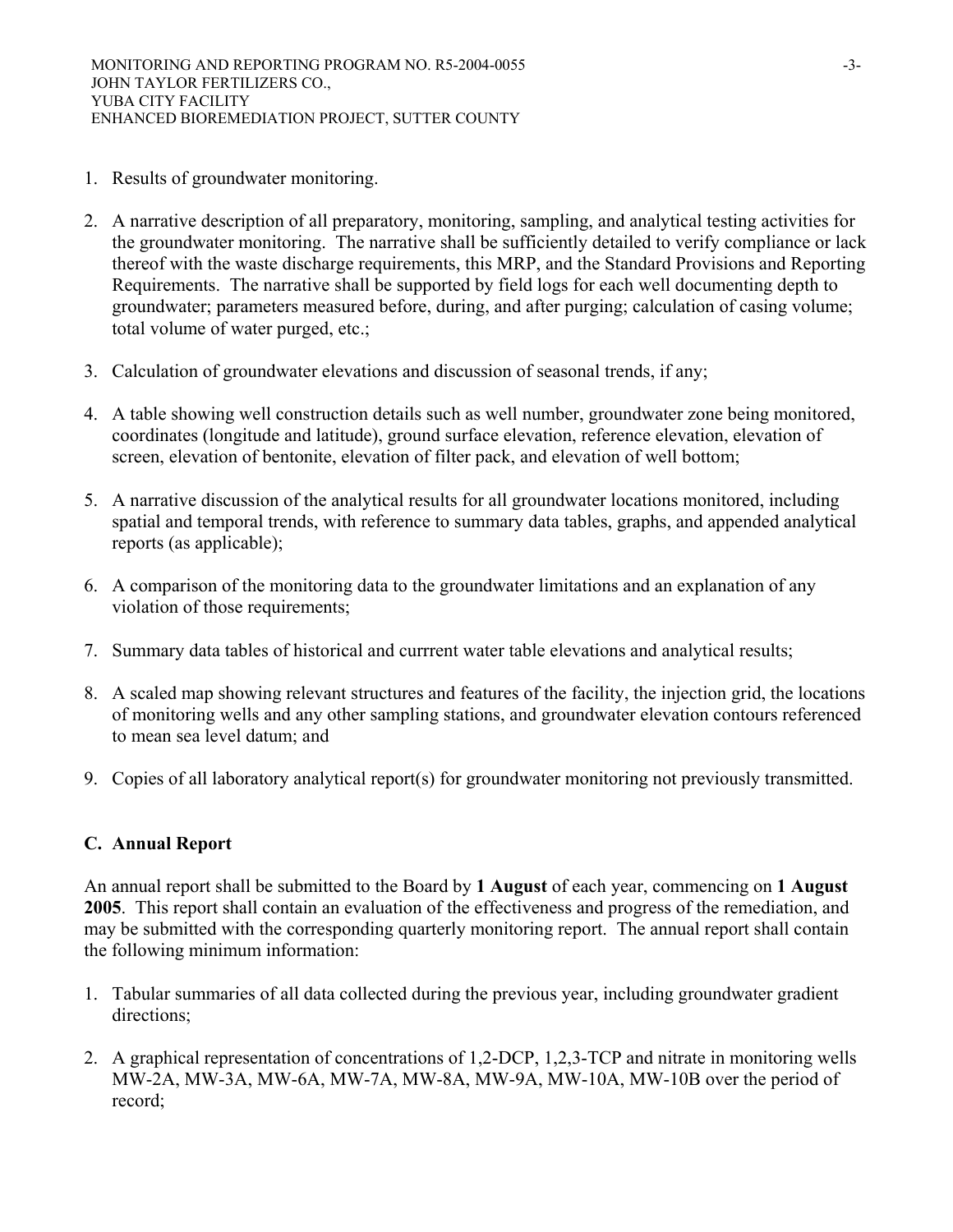- 3. A graphical representation of concentrations of alkalinity, total organic carbon, dissolved iron and dissolved manganese in monitoring wells MW-2A, MW-3A, MW-6A, MW-7A, MW-8A, and MW-9A;
- 4. An evaluation of the performance of the HRC<sup>TM</sup> and an analysis of its effectiveness in destroying the pollutants;
- 5. A discussion of compliance and the corrective action taken, if any, as well as any planned or proposed actions needed to bring the discharge into full compliance with the waste discharge requirements;
- 6. A discussion of any data gaps and potential deficiencies/redundancies in the monitoring system or reporting program; and
- 7. If desired, a proposal and rationale for any revisions to the groundwater sampling plan frequency and/or list of analytes.

A letter transmitting the monitoring reports shall accompany each report. Such a letter shall include a discussion of requirement violations found during the reporting period, and actions taken or planned for correcting noted violations, such as operation or facility modifications. If the Discharger has previously submitted a report describing corrective actions and/or a time schedule for implementing the corrective actions, reference to the previous correspondence will be satisfactory. The transmittal letter shall contain the penalty of perjury statement by the Discharger, or the Discharger's authorized agent, as described in the Standard Provisions General Reporting Requirements Section B.3.

The Discharger shall implement the above monitoring program as of the date of the Order.

Ordered by:

THOMAS R. PINKOS, Executive Officer

23 April 2004 (Date)